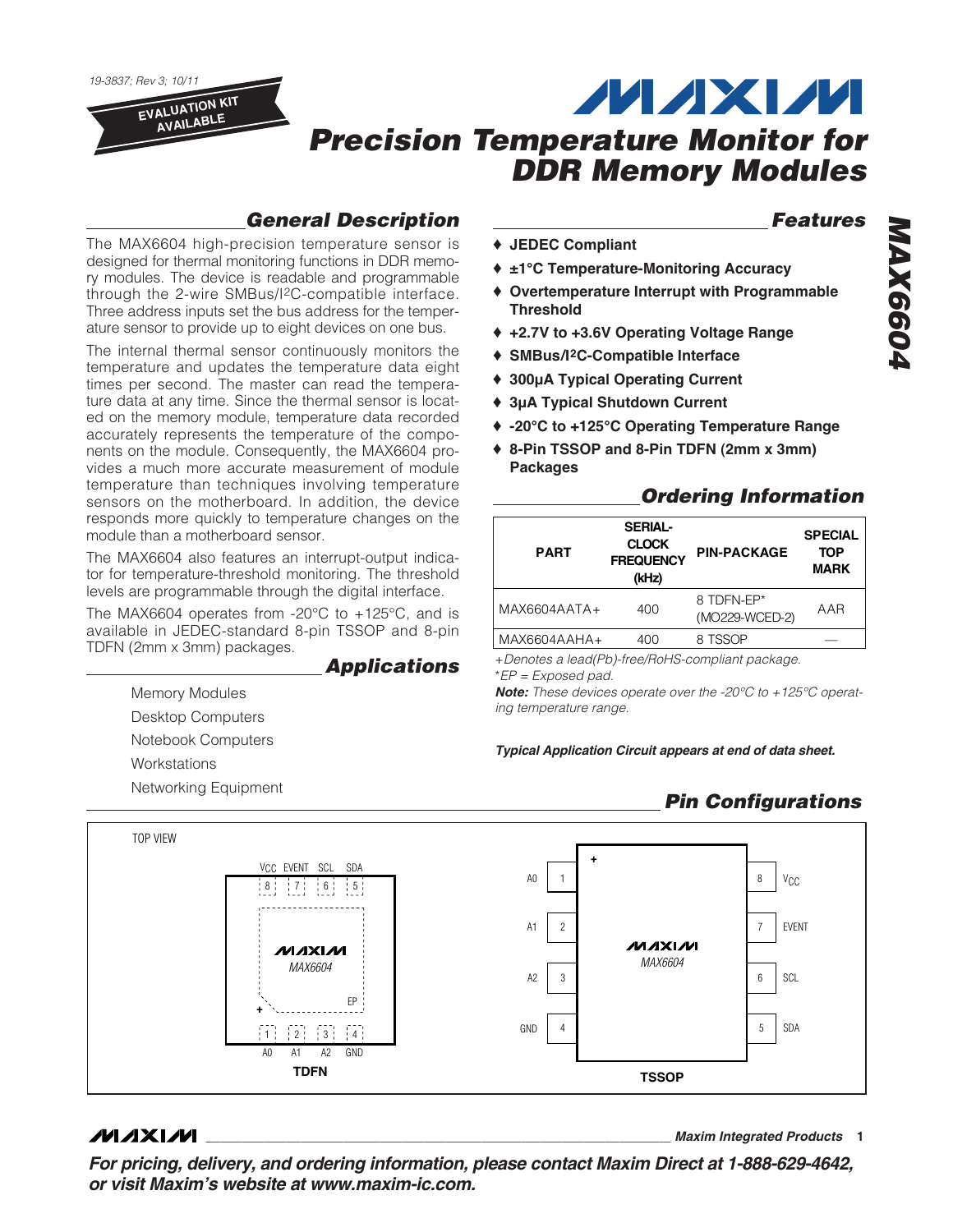#### **ABSOLUTE MAXIMUM RATINGS**

All Input and Output Voltages ..................................-0.3V to +6V Continuous Power Dissipation  $(T_A = +70^{\circ}C)$ 8-Pin TDFN (derate 16.7mW/°C above +70°C) ......1333.3mW

8-Pin TSSOP (derate 8.1mW/°C above +70°C) ........646.7mW ESD Protection (all pins, Human Body Model) ....................±2kV

| Operating Temperature Range -20°C to +125°C |  |
|---------------------------------------------|--|
| Storage Temperature Range 65°C to +150°C    |  |
| Lead Temperature (soldering, 10s)+300°C     |  |
|                                             |  |

Stresses beyond those listed under "Absolute Maximum Ratings" may cause permanent damage to the device. These are stress ratings only, and functional operation of the device at these or any other conditions beyond those indicated in the operational sections of the specifications is not implied. Exposure to absolute maximum rating conditions for extended periods may affect device reliability.

### **ELECTRICAL CHARACTERISTICS**

(V<sub>CC</sub> = +2.7V to +3.6V, T<sub>A</sub> = -20°C to +125°C, unless otherwise noted. Typical values are at V<sub>CC</sub> = +3.3V, T<sub>A</sub> = +25°C.) (Note 1)

| <b>PARAMETER</b>                                 | <b>SYMBOL</b>   | <b>CONDITIONS</b>                                                        | <b>MIN</b> | <b>TYP</b> | <b>MAX</b> | <b>UNITS</b> |
|--------------------------------------------------|-----------------|--------------------------------------------------------------------------|------------|------------|------------|--------------|
| Operating Supply Voltage Range                   | $V_{CC}$        |                                                                          | $+2.7$     |            | $+3.6$     | V            |
|                                                  |                 |                                                                          |            | 0.125      |            | $^{\circ}C$  |
| <b>Temperature Resolution</b>                    |                 |                                                                          |            | 11         |            | <b>bits</b>  |
|                                                  |                 | $+3V \leq V_{CC} \leq +3.6V$ , $+75^{\circ}C \leq T_A \leq +95^{\circ}C$ | $-1$       |            | $+1$       |              |
| <b>Temperature Accuracy</b>                      |                 | $+3V \le V_{CC} \le +3.6V$ , $+40^{\circ}C \le T_A \le +125^{\circ}C$    | $-2$       |            | $+2$       | $^{\circ}C$  |
|                                                  |                 | $+3V \le V_{CC} \le +3.6V$ , $-20^{\circ}C \le T_A \le +125^{\circ}C$    | $-3$       |            | $+3$       |              |
| Power-On Reset (POR) Threshold                   |                 | V <sub>CC</sub> falling edge                                             |            | 2.0        |            | V            |
| POR Threshold Hysteresis                         |                 |                                                                          |            | 90         |            | mV           |
| Undervoltage-Lockout Threshold                   |                 |                                                                          |            | 2.4        |            | V            |
| <b>Operating Current</b>                         |                 | During conversion                                                        |            | 0.3        | 0.5        | mA           |
| <b>Standby Current</b>                           |                 |                                                                          |            | 3          | 6          | μA           |
| <b>Conversion Time</b>                           | tconv           |                                                                          |            |            | 125        | ms           |
| <b>Conversion Rate</b>                           | fconv           |                                                                          | 8          |            |            | Hz           |
| <b>DIGITAL INTERFACE (Note 2)</b>                |                 |                                                                          |            |            |            |              |
| Logic-Input High Voltage (SCL, SDA)              | V <sub>IH</sub> |                                                                          | 2.1        |            |            | $\vee$       |
| Logic-Input Low Voltage (SCL, SDA)               | $V_{\parallel}$ |                                                                          |            |            | 0.8        | V            |
| Logic-Input Hysteresis (SCL, SDA)                |                 |                                                                          |            | 500        |            | mV           |
| Leakage Current (EVENT, SCL, SDA,<br>A2, A1, A0) | <b>ILEAK</b>    | $V_{IN} = V_{GND}$ or $V_{CC}$                                           | $-1$       |            | $+1$       | μA           |
| Logic-Output Low Voltage<br>(SDA, EVENT)         | VOL             | $I$ PULL UP = $350\mu$ A                                                 |            |            | 50         | mV           |
| Logic-Output Low Sink Current<br>(SDA, EVENT)    | IOL             | $V_{OL} = 0.6V$                                                          | 6          |            |            | mA           |
| Input Capacitance (SCL, SDA)                     | $C_{IN}$        |                                                                          |            | 5          |            | рF           |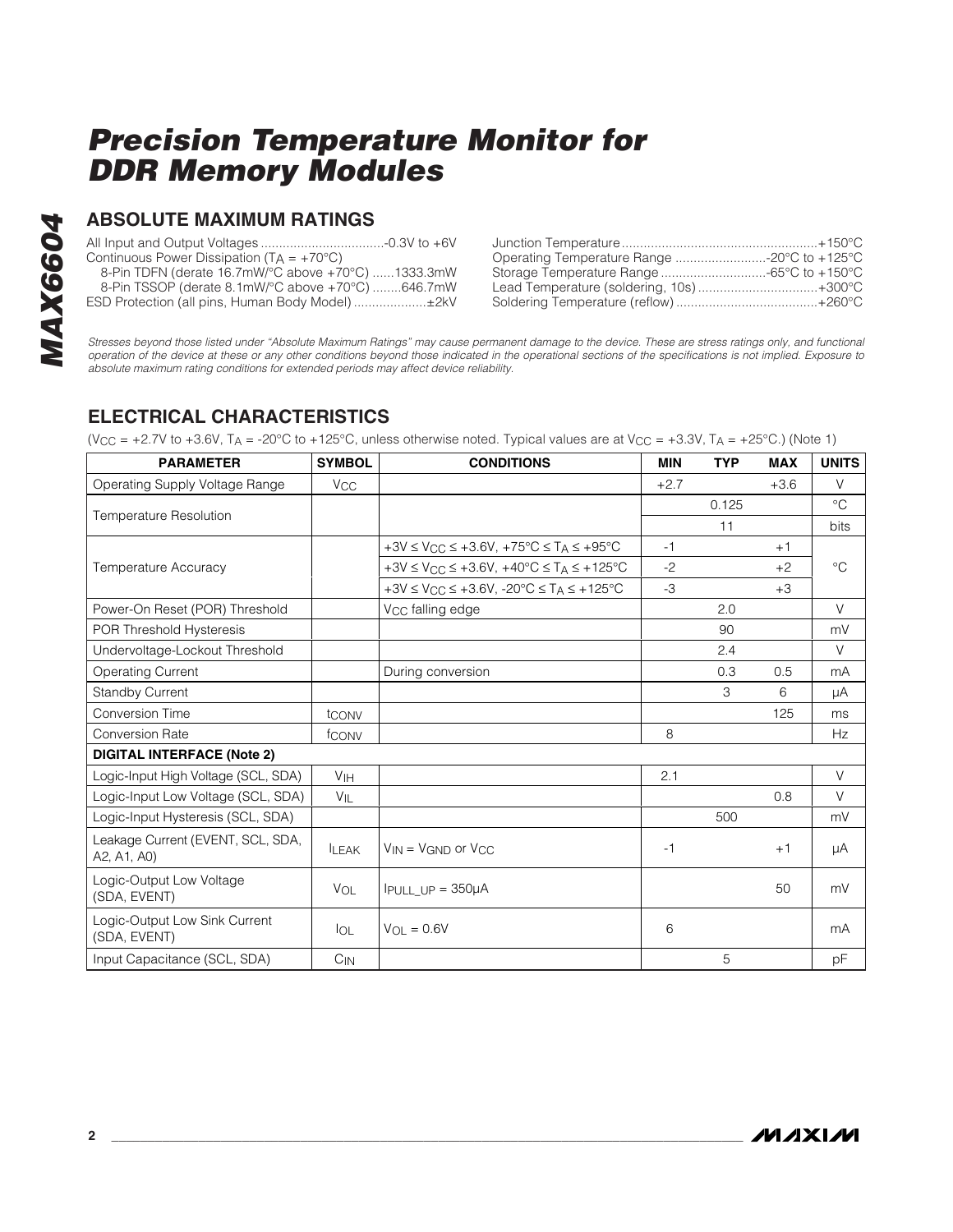#### **TIMING CHARACTERISTICS—MAX6604AATA+, MAX6604AAHA+**

(V<sub>CC</sub> = +2.7V to +3.6V, T<sub>A</sub> = -20°C to +125°C, unless otherwise noted. Typical values are at V<sub>CC</sub> = +3.3V, T<sub>A</sub> = +25°C.) (Note 1)

| <b>PARAMETER</b>                                      | <b>SYMBOL</b>       | <b>CONDITIONS</b>                                     | <b>MIN</b><br>TYP | <b>MAX</b> | <b>UNITS</b> |
|-------------------------------------------------------|---------------------|-------------------------------------------------------|-------------------|------------|--------------|
| TIMING CHARACTERISTICS FOR FAST MODE                  |                     |                                                       |                   |            |              |
| Serial-Clock Frequency                                | fscl                |                                                       |                   | 400        | kHz          |
| Bus Free Time Between a STOP<br>and a START Condition | <b>t</b> BUF        |                                                       | 1.3               |            | $\mu s$      |
| Hold Time for START Condition                         | t <sub>HD:STA</sub> |                                                       | 0.6               |            | $\mu s$      |
| Low Period of the SCL Clock                           | t <sub>LOW</sub>    |                                                       | 1.3               |            | $\mu s$      |
| High Period of the SCL Clock                          | <b>t</b> HIGH       |                                                       | 0.6               |            | $\mu$ s      |
| Setup Time for a Repeated START<br>Condition          | tsu:STA             |                                                       | 0.6               |            | μs           |
| Data Hold Time                                        | thd:DAT             |                                                       | 0                 | 900        | ns           |
| Data Setup Time                                       | tsu:DAT             |                                                       | 100               |            | ns           |
| Rise Time of Both SDA and SCL<br>Signals, Receiving   | t <sub>R</sub>      | Measured from $0.3VDD - 0.7VDD$                       | $20 + 0.1C_B$     | 300        | ns           |
| Fall Time of SDA Transmitting                         | tF                  | Measured from 0.3V <sub>DD</sub> - 0.7V <sub>DD</sub> | $20 + 0.1C_B$     | 300        | ns           |
| Setup Time for STOP Condition                         | tsu:STO             |                                                       | 0.6               |            | $\mu s$      |
| Capacitive Load for Each Bus Line                     | $C_{\text{B}}$      |                                                       |                   | 400        | рF           |
| Pulse Width of Spike Suppressed                       | tsp                 |                                                       |                   | 50         | ns           |

**Note 1:** All parameters are tested at T<sub>A</sub> = +25°C. Specifications over temperature are guaranteed by design. **Note 2:** Guaranteed by design.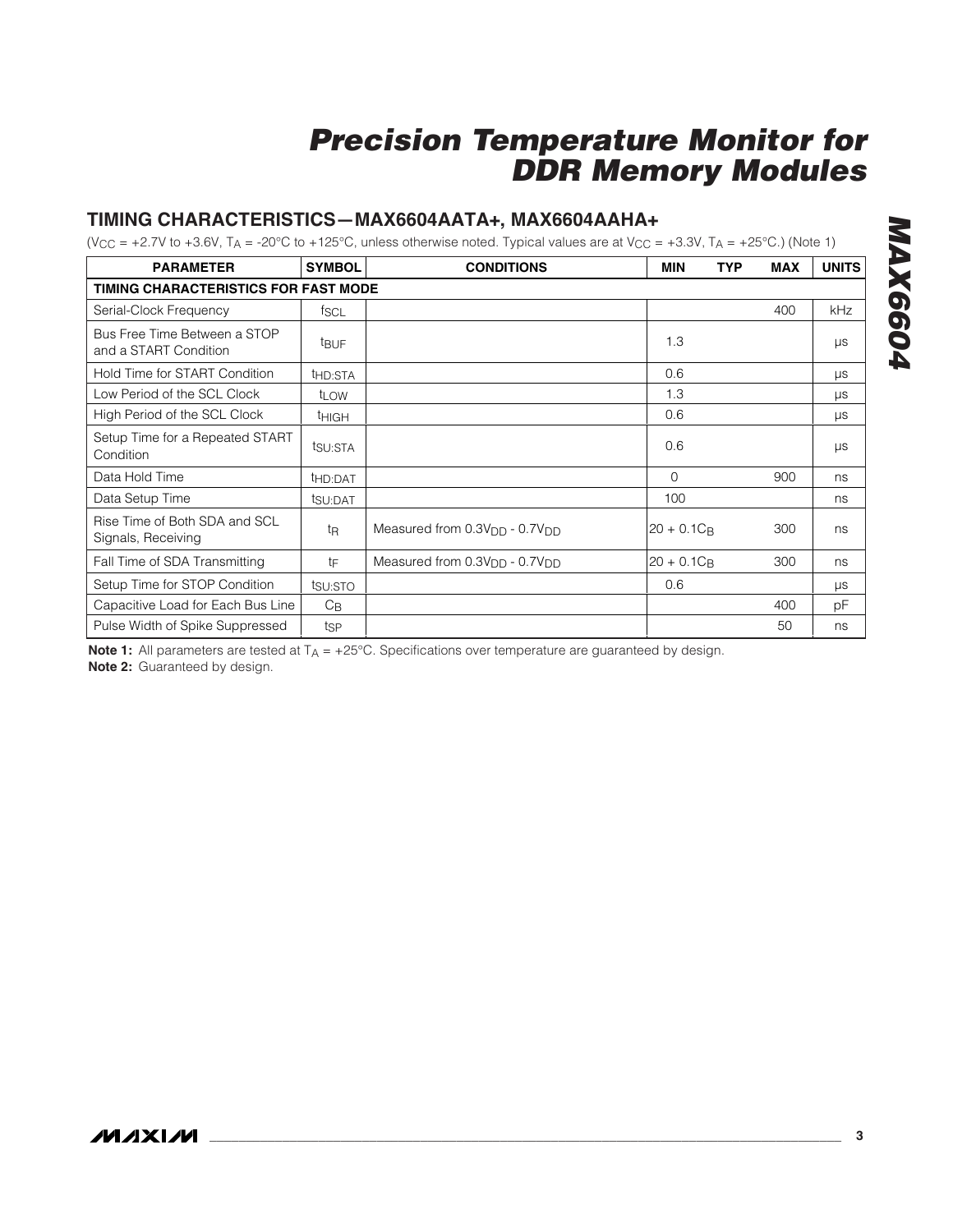(Typical values are at  $V_{CC} = +3.3V$ ,  $T_A = +25^{\circ}C$ .)

**SHUTDOWN SUPPLY CURRENT vs. TEMPERATURE** 6 MAX6604 toc01 SHUTDOWN SUPPLY CURRENT (µA) SHUTDOWN SUPPLY CURRENT (µA) 5  $V_{\text{CC}} = 3.3V$  $V_{CC} = 3.6V$ 4 3 ⋛  $V_{\text{CC}} = 3.0V$ 2  $V_{\text{C}} = 2.7V$ 1  $_{0}$  L<br>-50 0 50 100 -50 0 50 100 150 TEMPERATURE (°C)



**TEMPERATURE ERROR vs. TEMPERATURE** 3 MAX6604 toc03 2  $V_{CC} = 3.0V$ TEMPERATURE ERROR (°C) TEMPERATURE ERROR (°C) 1  $V_{CC} = 3.3V$ 0 -1  $V_{CC} = 3.6V$ -2  $-3$   $-50$ 

**Typical Operating Characteristics**

-50 0 50 100 150 TEMPERATURE (°C) 0 50 100

**TEMPERATURE ERROR vs. POWER SUPPLY NOISE FREQUENCY**





| <b>PIN</b> | <b>NAME</b>     | <b>FUNCTION</b>                                                                               |
|------------|-----------------|-----------------------------------------------------------------------------------------------|
|            | A0              | Address Input. Must connect to GND or V <sub>CC</sub> to set value.                           |
| 2          | A <sub>1</sub>  | Address Input. Must connect to GND or V <sub>CC</sub> to set value.                           |
| 3          | A2              | Address Input. Must connect to GND or V <sub>CC</sub> to set value.                           |
| 4          | <b>GND</b>      | Ground                                                                                        |
| 5          | <b>SDA</b>      | Serial-Data Input/Output. Open drain. Connect to a pullup resistor.                           |
| 6          | <b>SCL</b>      | Serial-Clock Input. Connect to a pullup resistor.                                             |
|            | <b>EVENT</b>    | Event Output. Open drain. Connect to a pullup resistor.                                       |
| 8          | V <sub>CC</sub> | Supply Voltage. Connect a 0.1µF capacitor to GND as close as possible to the device.          |
|            | EP.             | Exposed Pad (TDFN only). Internally connected to GND. Connect EP to a large PCB ground plane. |



**MAX6604** MAX6604

**4 \_\_\_\_\_\_\_\_\_\_\_\_\_\_\_\_\_\_\_\_\_\_\_\_\_\_\_\_\_\_\_\_\_\_\_\_\_\_\_\_\_\_\_\_\_\_\_\_\_\_\_\_\_\_\_\_\_\_\_\_\_\_\_\_\_\_\_\_\_\_\_\_\_\_\_\_\_\_\_\_\_\_\_\_\_\_\_**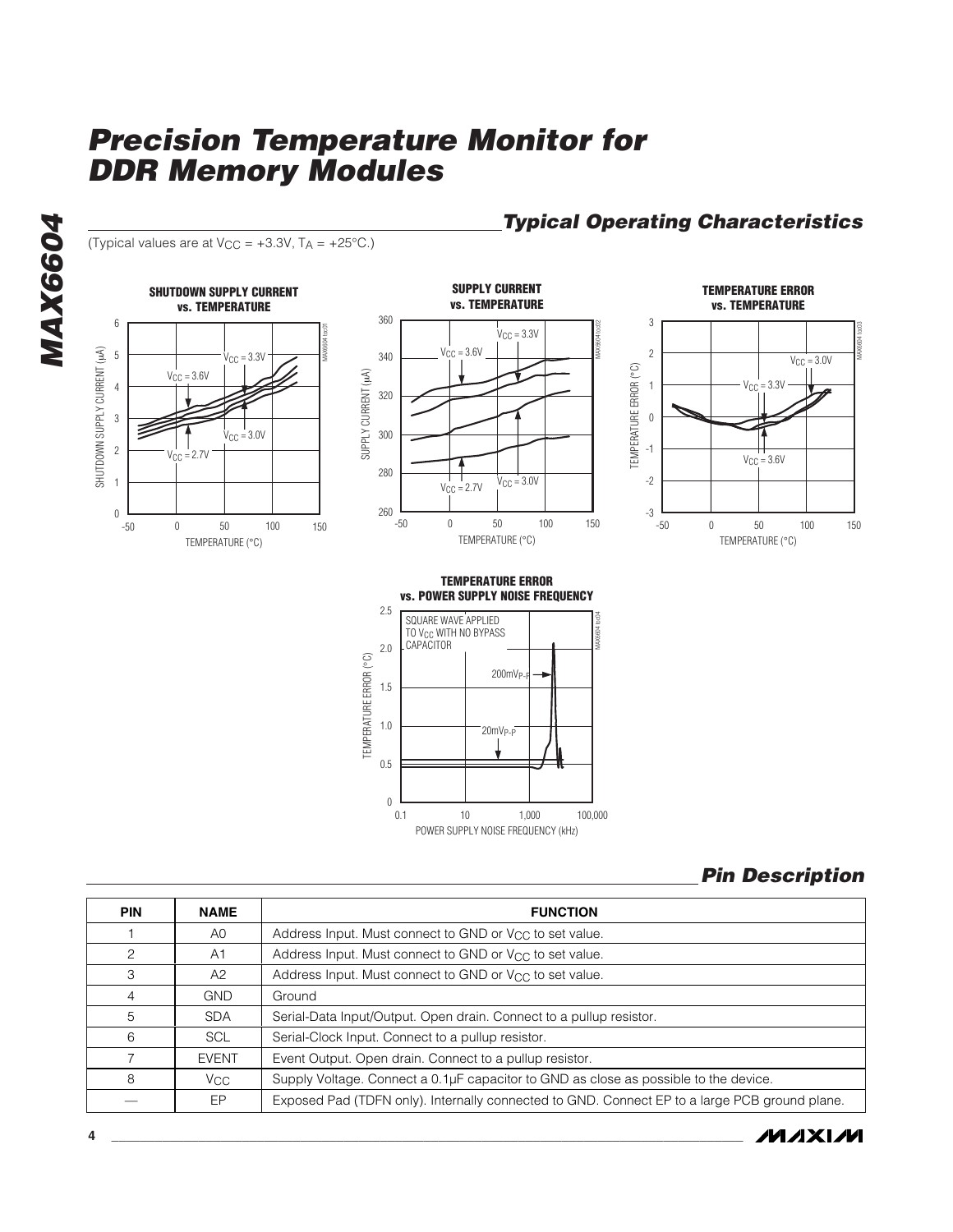#### **Detailed Description**

The MAX6604 high-precision temperature sensor continuously monitors temperature and updates the temperature data eight times per second. The device functions as a slave on the SMBus/I2C-compatible interface. The master can read the temperature data at any time through the digital interface. The MAX6604 also features an open-drain, event-output indicator for temperature-threshold monitoring.

### **Serial Interface**

#### **SMBus/I2C**

The MAX6604 is readable and programmable through the SMBus/I2C-compatible interface. The device functions as a slave on the interface. Figure 1 shows the general timing diagram of the clock (SCL) and the data (SDA) signals for the SMBus/I2C-compatible interface.

The SDA and SCL bus lines are at logic-high when the bus is not in use. Pullup resistors from the bus lines to the supply are required when push-pull circuitry is not driving the lines. The data on the SDA line can change only when the SCL line is low. Start and stop conditions occur when SDA changes state while the SCL line is high (Figure 1). Data on SDA must be stable for the duration of the setup time (tsu:DAT) before SCL goes high. Data on SDA is sampled when SCL toggles high with data on SDA is stable for the duration of the hold time ( $t$ <sub>HD:DAT</sub>). Note that a segment of data is transmitted in an 8-bit byte. A total of nine clock cycles are required to transfer a byte to the MAX6604. Since the MAX6604 employs 16-bit registers, data is transmitted or received in two 8-bit bytes (16 bits). The device acknowledges the successful receipt for each byte by pulling the SDA line low (issuing an ACK) during the ninth clock cycle of each byte transfer.

From a software perspective, the MAX6604 appears as a set of 16-bit registers that contain temperature data, alarm threshold values, and control bits. A standard SMBus/I2C-compatible, 2-wire serial interface reads temperature data and writes control bits and alarm threshold data. Each device responds to its own SMBus/I2C slave address, which is selected using A0, A1, and A2. See the *Device Addressing* section for details.

The MAX6604 employs standard I2C/SMBus protocols using 16-bit registers: write word and read word. Write a word of data (16 bits) by first sending MAX6604's I2C address (0011-A2-A1-A0-0), then sending the 8-bit command byte, followed by the first 8-bit data byte. Note that the slave issues an acknowledge after each byte is written. After the first 8-bit data byte is written, the MAX6604 also returns an acknowledge. However, the master does not generate a stop condition after the first byte has been written. The master continues to write the second byte of data with the slave acknowledging. After the second byte has been written, the master then generates a stop condition. See Figure 2. To read a word of data, the master generates a new start condition and sends MAX6604's I2C address with the R/W bit low (0011-A2-A1-A0-0), then sends the 8-bit command byte. Again, the MAX6604 issues an ACK for each byte received. The master again sends the device address with the R/W bit high (0011-A2-A1-A0-1), following an acknowledge. Next, the master reads the contents of the selected register, beginning with the most significant bit, and acknowledges if the most significant data byte is successfully received. Finally, the master reads the least significant data byte and issues a NACK, followed by a stop condition to terminate the read cycle.



Figure 1. SDA and SCL Timing Diagram

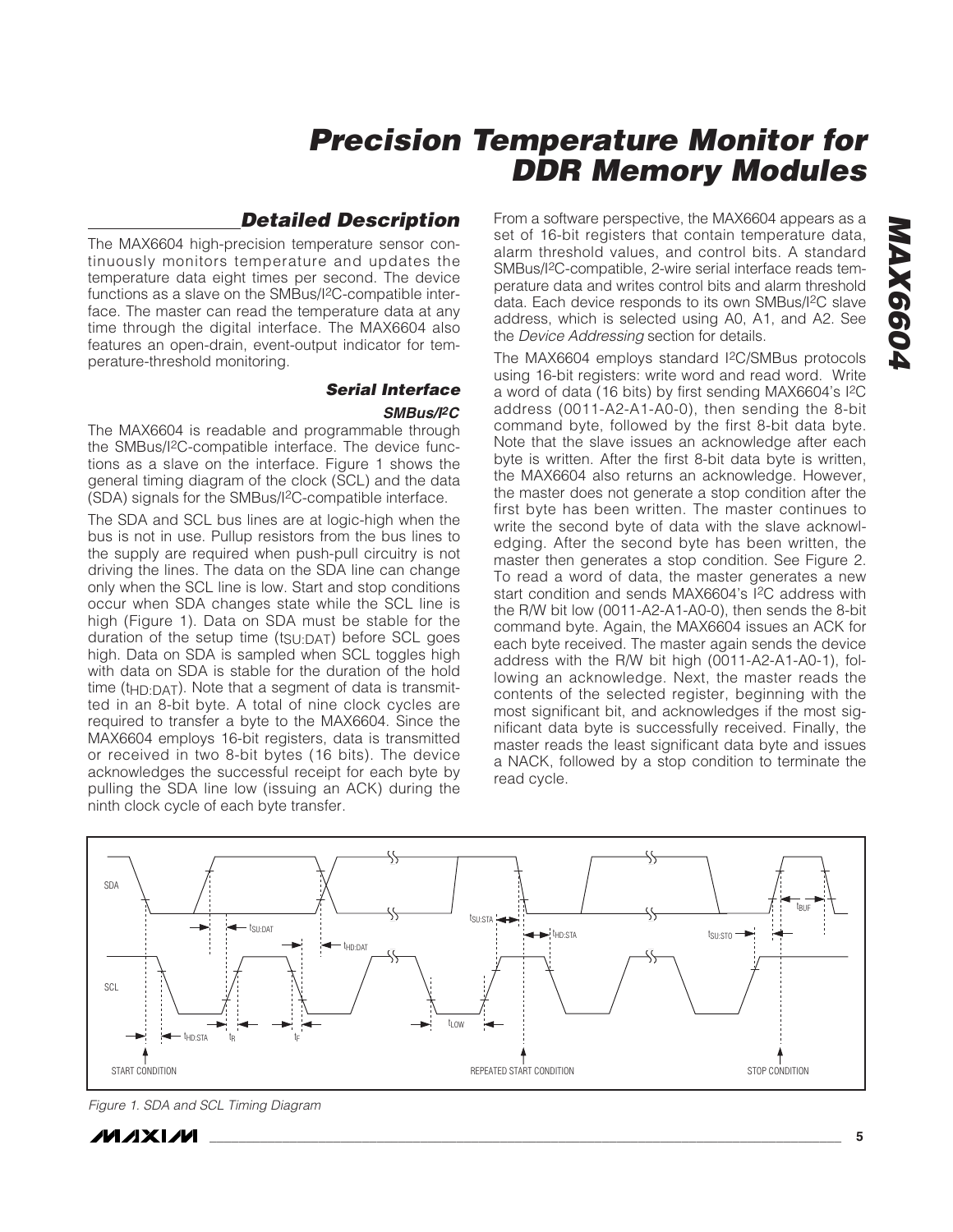**Write Word Format Read Word Format** Slave Address: equivalent to chip-select line of a 3-wire interface Command Byte: selects to which register you are writing Data Byte: data goes into the register set by the command byte 8 bits (MSB) 8 bits (MSB) 8 bits (LSB) Slave Address: equivalent to chip-select line of a 3-wire interface Command Byte: selects to which register you are writing Slave Address: repeated due to change in dataflow direction Data Bytes: reads from the register set by the command byte S = Start condition R/W = Read/Write  $P =$  Stop condition Shaded = Slave transmission NA = Not acknowledged  $ACK = Acknowledge$ **ACK** 7 bits ADDRESS **R/W** ACK COMMAND ACK DATA 8 bits S | ADDRESS | R/W | ACK | COMMAND | ACK | DATA | ACK | DATA | ACK | P 8 bits  $(1$  SB) R/W | ACK | COMMAND | ACK | DATA | ACK | DATA | ACK **ACK** 7 bits <code>ADDRESS</code>  $\mid$  <code>R/W</code>  $\mid$  <code>ACK</code>  $\mid$  <code>COMMAND</code>  $\mid$  ACK  $\mid$  <code>S</code>  $\mid$  <code>ADDRESS</code>  $\mid$  <code>R</code>  $\mid$  <code>ACK</code>  $\mid$  <code>DATA</code>  $\mid$  <code>ACK</code>  $\mid$  <code>DATA</code> 8 bits S | ADDRESS | R/W | ACK | COMMAND | ACK | S | ADDRESS | R | ACK | DATA | ACK | DATA | NA | P

Figure 2. SMBus/I<sup>2</sup>C Protocols

#### **Device Addressing**

The temperature sensor is accessed through the SMBus/I2C bus using an 8-bit address. The temperature sensor address begins with 0011 and is followed by the logic states of the A2, A1, and A0 inputs. These inputs must be hardwired to either GND or  $V_{CC}$ . The three address inputs set the bus address for the temperature sensor to allow up to eight devices on one bus. The 8th bit (R/W) dictates a read or write operation. Set the R/W bit low for a write operation and set the R/W bit high for a read operation. See Table 1 for a summary of the device address.

#### **Temperature Sensor**

The thermal sensor continuously monitors the temperature and records the temperature data at least eight times per second. Temperature data is latched internally by the MAX6604 and can be read by software from the bus host at any time.

Access to the temperature sensor is through the slave ID of 0011-A2-A1-A0-0. The I2C address-selection inputs (A2, A1, A0) allow up to eight such devices to coexist on the same bus. Consequently, eight memory modules can be supported, given each module has one such slave device address slot.

Upon application of power, the MAX6604's configuration registers are set to their default values. Table 2 lists the various temperature registers and their default states. Note that all registers are 16 bits in length.

#### **Table 1. MAX6604 Sensor Address**

| <b>FUNCTION</b>       | <b>ADDRESS</b> |  |  |  |  |  |    |  |  |
|-----------------------|----------------|--|--|--|--|--|----|--|--|
| Temperature<br>sensor |                |  |  |  |  |  | A0 |  |  |

#### **Table 2. MAX6604 Registers**

| <b>ADDRESS</b> | <b>POR</b><br><b>STATE</b> | <b>DESCRIPTION</b>                                |
|----------------|----------------------------|---------------------------------------------------|
| 00h            | 0017h                      | Capability register                               |
| 01h            | 0000h                      | Configuration register                            |
| 02h            | 0000h                      | Alarm-temperature upper-boundary<br>trip register |
| 03h            | 0000h                      | Alarm-temperature lower-boundary<br>trip register |
| 04h            | 0000h                      | Critical-temperature trip register                |
| 05h            | 0000h                      | Temperature register                              |
| 06h            | 004Dh                      | Manufacturer's ID register                        |
| 07h            | 5400h                      | Device ID/revision register                       |
| 08h–0Eh        | 0000h                      | Vendor-defined registers (not used)               |

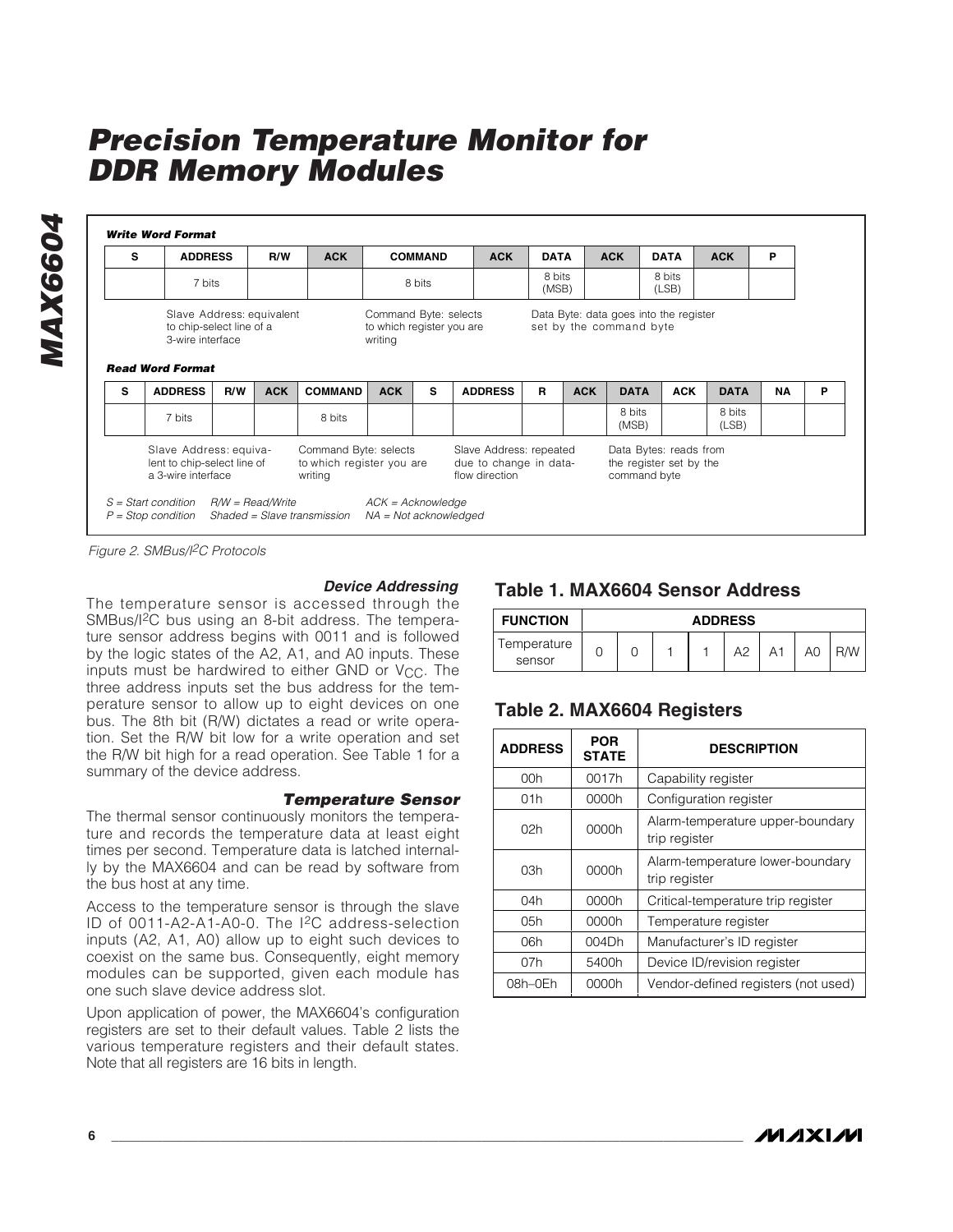#### **EVENT-Output Functionality**

The EVENT output indicates conditions such as the temperature crossing a predefined boundary. It operates in one of the three modes: interrupt mode, comparator mode, and critical-temperature-only mode. Figure 3 shows an example of the measured temperature vs. time, with the corresponding behavior of the EVENT output in each of these modes. See the EVENT Operation Modes section for descriptions of the two modes. The EVENT modes are selected using the configuration register.

Event-output polarity can be set to active high or active low through the configuration register (bit 1). The EVENT output can also be disabled so that EVENT is always high impedance (bit 3). Upon device power-up, the default condition for the EVENT output is high impedance. Writing a 1 to bit 3 of the configuration register enables the EVENT output.

### **EVENT Thresholds**

#### **Alarm Window Trip**

The MAX6604 provides a comparison window with an upper-temperature trip point and a lower-temperature trip point, programmed through the alarm-upperboundary register and the alarm-lower-boundary register, respectively. When enabled, the EVENT output triggers whenever entering or exiting (crossing above or below) the alarm window (Figure 3).

#### **Critical Trip**

The critical temperature setting is programmed in the critical temperature register. When the temperature reaches the critical temperature value in this register (and EVENT is enabled), the EVENT output asserts and cannot be deasserted until the temperature drops below the critical temperature threshold.

#### **EVENT Operation Modes**

#### **Comparator Mode**

In comparator mode, the EVENT output behaves like a window-comparator output that asserts when the temperature is outside the window. Reads/writes on the MAX6604's registers do not affect the EVENT output in comparator mode. The EVENT signal remains asserted until the temperature goes inside the alarm window or the window thresholds are reprogrammed so that the current temperature is within the alarm window.

#### **Interrupt Mode**

In interrupt mode, EVENT asserts whenever the temperature crosses an alarm window threshold. After such an event occurs, writing a 1 to the clear event bit in the configuration register deasserts the EVENT output until the next trigger condition occurs. The trip threshold value in



Figure 3. EVENT Behavior in Interrupt, Comparator, and Critical-Temperature-Only Modes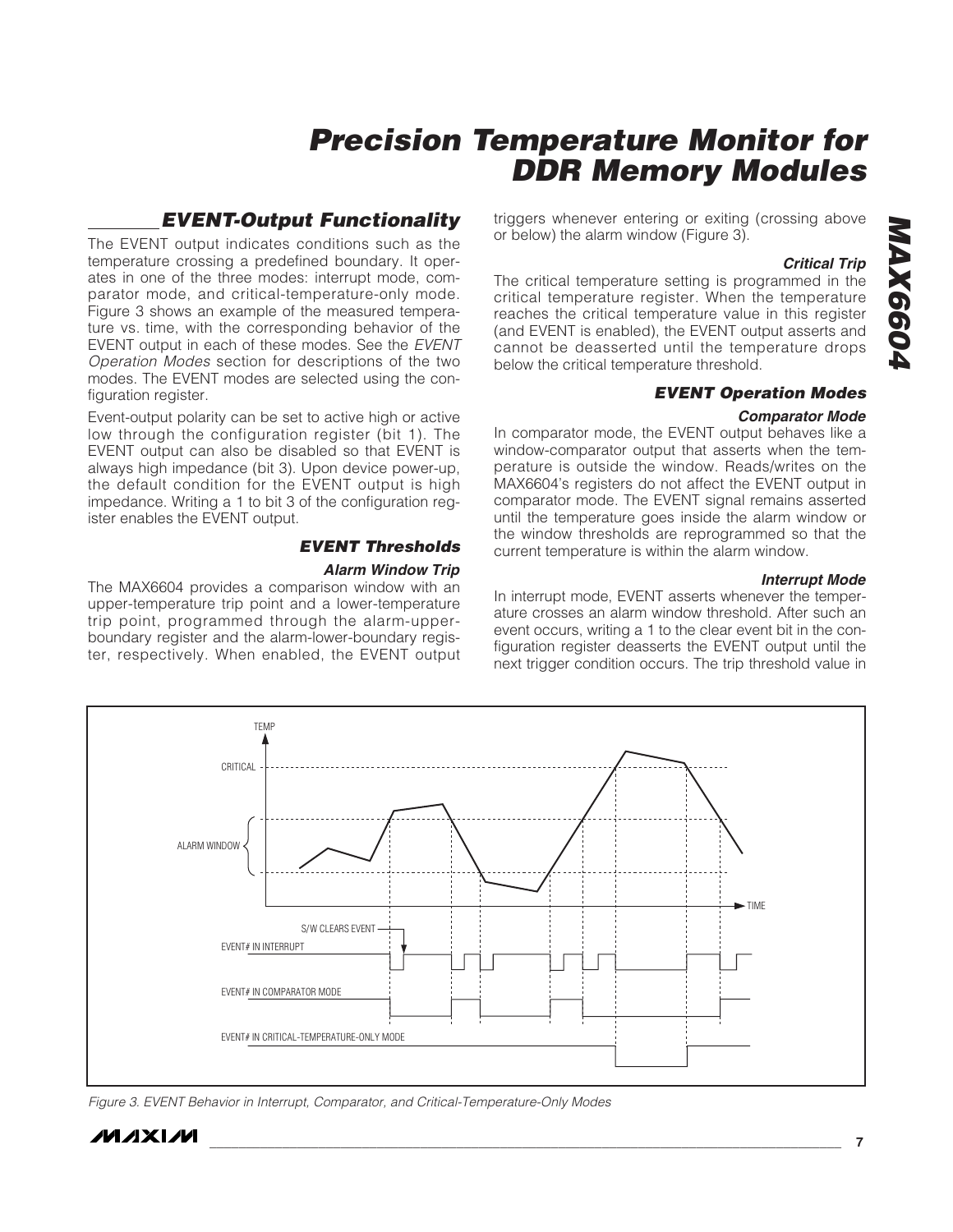the critical temperature register is likely to be higher than<br>that of the alarm-upper-boundary register. As a result,<br>when the temperature is above the critical temperature,<br>it is likely that it is above the alarm-upper-bo that of the alarm-upper-boundary register. As a result, when the temperature is above the critical temperature, it is likely that it is above the alarm-upper-boundary as well. In interrupt mode, EVENT asserts when the temperature crosses the alarm upper boundary.

If the EVENT output is cleared and the temperature continues to increase until it crosses the critical temperature threshold, EVENT asserts again. Because the temperature is greater than the critical temperature threshold, a clear event command does not clear the EVENT output. Once the temperature drops below the critical temperature, EVENT deasserts immediately.

If the EVENT output is not cleared before the temperature goes above the critical temperature threshold, EVENT remains asserted. Attempting a clear event command has no effect until the temperature drops below the critical temperature, at which point EVENT deasserts immediately because of the earlier clear event command. If no clear event command is attempted, EVENT remains asserted after the temperature drops below the critical temperature. At this point, a clear event command deasserts EVENT.

#### **Table 3. Capability Register (Read Only)**

### **Detailed Register Descriptions**

#### **Capability Register (Read Only) [Address = 00h, POR = 0017h]**

This register indicates the capabilities of the thermal sensor, including accuracy, temperature range, and resolution. See Table 3 for register details.

#### **Configuration Register (Read/Write) [Address = 01h, POR = 0000h]**

This register controls the various features of EVENT functionality, and controls the bit for thermal-sensor shutdown mode. See Table 4 for register details.

#### **Hysteresis**

When enabled, hysteresis is applied to temperature variations around trigger points. For example, consider the behavior of the alarm window bit (bit 14 of the temperature register) when the hysteresis is set to 3°C. As the temperature rises, bit 14 is set to 1 (temperature is above the alarm window) when the temperature register contains a value that is greater than the value in the alarm temperature upper boundary register. If the temperature decreases, bit 14 remains set until the measured temperature is less than or equal to the value in the alarm temperature upper boundary register minus 3°C.

| <b>Bit 15</b> | <b>Bit 14</b> | <b>Bit 13</b>             | <b>Bit 12</b> | <b>Bit 11</b>             | <b>Bit 10</b> | Bit 9 | Bit 8 | Bit 7                     | Bit 6 | Bit 5  | Bit 4                                                               | Bit 3                 | Bit 2           | Bit 1                                                           | Bit 0                                    |
|---------------|---------------|---------------------------|---------------|---------------------------|---------------|-------|-------|---------------------------|-------|--------|---------------------------------------------------------------------|-----------------------|-----------------|-----------------------------------------------------------------|------------------------------------------|
| 둔             | ~             | $\overline{\mathfrak{m}}$ | 둔             | $\widetilde{\phantom{a}}$ | 뉸             | 둔     | 空     | $\overline{\mathfrak{m}}$ | 뚠     | $\sim$ | $\overline{\phantom{0}}$<br>Ò.<br>Ш<br>$\overline{\mathbb{C}}$<br>⊢ | RE <sub>SO</sub><br>ᆮ | 9e<br>ಹ<br>ider | isia<br>ত<br>∸<br>$\frac{1}{2}$ $\frac{6}{9}$<br>$\overline{O}$ | S<br>∸<br>ത<br>alar<br>ω<br>æ<br>$\circ$ |

| <b>BIT</b> | <b>DEFINITION (DESCRIPTIONS IN BOLD TYPE APPLY TO THE MAX6604)</b>                                                                                                                                  |
|------------|-----------------------------------------------------------------------------------------------------------------------------------------------------------------------------------------------------|
| $\Omega$   | <b>Basic capability</b><br>1: Has alarm and critical trips capability                                                                                                                               |
|            | Accuracy<br>0 = Default accuracy $\pm 2^{\circ}$ C over the active and $\pm 3^{\circ}$ C monitor ranges<br>1 = High accuracy $\pm 1^{\circ}$ C over the active and $\pm 2^{\circ}$ C monitor ranges |
| 2          | Wider range<br>$0 =$ Values lower than $0^{\circ}$ C are clamped and represented as binary value 0<br>1 = Can read temperature below $0^{\circ}$ C and set sign bit accordingly                     |
| 4:3        | <b>Temperature resolution</b><br>$00 = 0.5^{\circ}$ C LSB<br>$01 = 0.25^{\circ}$ C LSB<br>$10 = 0.125^{\circ}$ C LSB<br>$11 = 0.0625^{\circ}$ C LSB                                                 |
| 15:5       | 0: Reserved for future use (RFU). Must be zero.                                                                                                                                                     |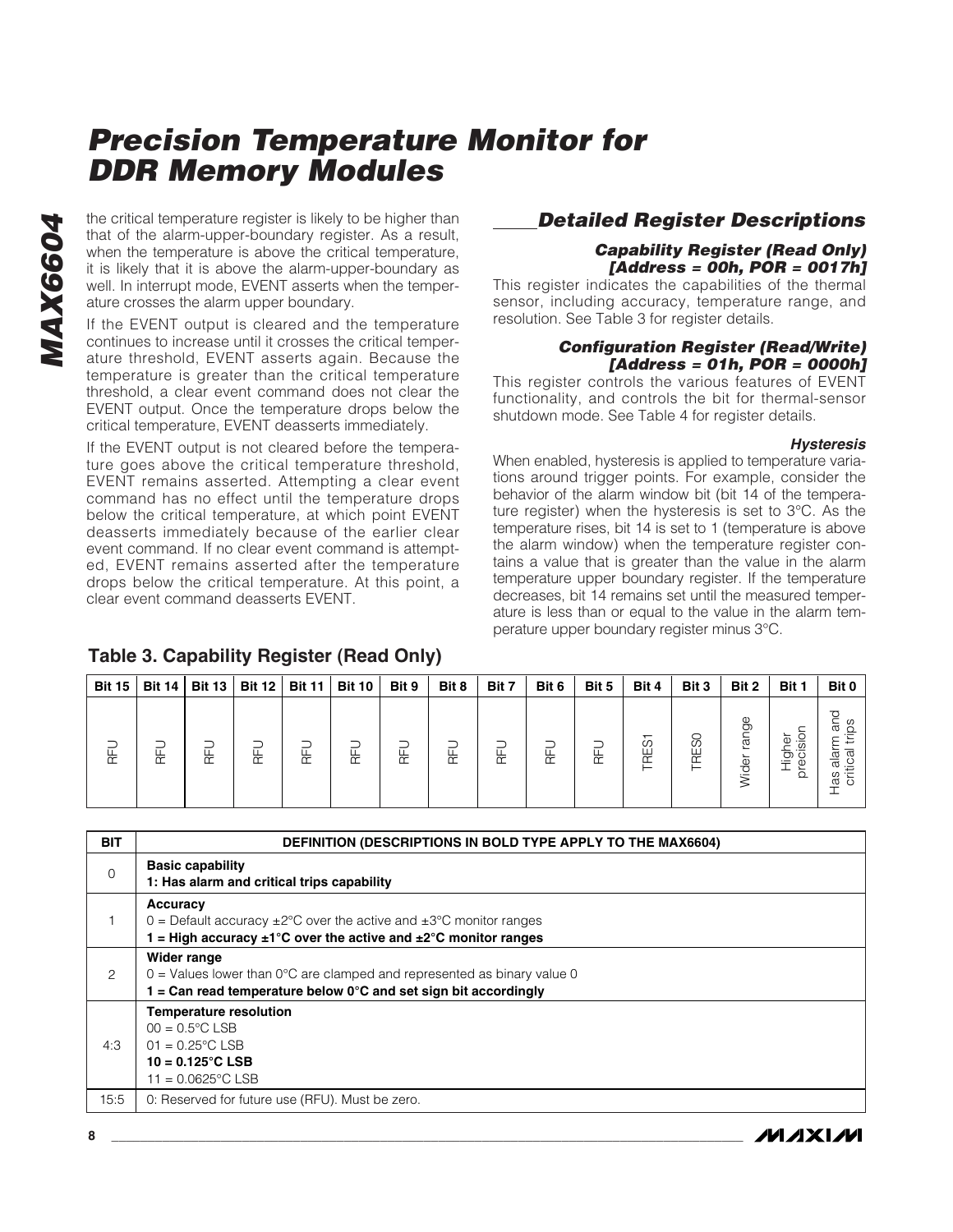### **Table 4. Configuration Register (Read/Write)**

| <b>Bit 15</b> | <b>Bit 14</b> | <b>Bit 13</b> | <b>Bit 12</b> | <b>Bit 11</b> | <b>Bit 10</b> | Bit 9      | Bit 8              | Bit 7                          | Bit 6                                                                                                              | Bit 5                                    | Bit 4                                    | Bit 3                                   | Bit 2                                           | Bit 1                   | Bit 0       |
|---------------|---------------|---------------|---------------|---------------|---------------|------------|--------------------|--------------------------------|--------------------------------------------------------------------------------------------------------------------|------------------------------------------|------------------------------------------|-----------------------------------------|-------------------------------------------------|-------------------------|-------------|
| 臣             | 눈             | 눈             | 뚠             | 눈             |               | lysteresis | pode<br>ppir<br>ਨੋ | Ω<br>Έ<br>运<br>ritical<br>lock | 8<br>$\pm$<br>$\circ$<br>┶<br>$\mathbf{\times}$<br>$\overline{\phantom{0}}$<br>◡<br>≻<br>-<br>$\frac{a}{\sqrt{2}}$ | ⇁<br>屲<br>ш<br>ear<br>$\overline{\circ}$ | ≒<br>outpi<br>status<br>-<br>Z<br>巴<br>ш | outp<br>ᅙ<br>늗<br>≍<br>5<br>∠<br>ш<br>ш | $\geq$<br>ш<br>ੋ<br>$\overline{\sigma}$<br>itic | polarity<br>5<br>ш<br>ш | Φ<br>ш<br>ш |

| <b>BIT</b>     | <b>DEFINITION (DESCRIPTIONS IN BOLD TYPE ARE THE DEFAULT VALUES)</b>                                                                                                                                                                                                                                                                                                                                                                                                       |
|----------------|----------------------------------------------------------------------------------------------------------------------------------------------------------------------------------------------------------------------------------------------------------------------------------------------------------------------------------------------------------------------------------------------------------------------------------------------------------------------------|
| $\mathbf 0$    | <b>EVENT mode</b><br>0 = Comparator output mode (default)<br>$1 =$ Interrupt mode<br>When either of the lock bits is set, this bit cannot be altered until unlocked.                                                                                                                                                                                                                                                                                                       |
| 1              | <b>EVENT polarity</b><br>$0 =$ Active low (default)<br>$1 =$ Active high<br>When either of the lock bits is set, this bit cannot be altered until unlocked.                                                                                                                                                                                                                                                                                                                |
| $\mathbf{2}$   | <b>Critical EVENT only</b><br>0 = EVENT output on alarm or critical temperature mode (default)<br>1 = EVENT only if temperature is above the value in the critical temp register<br>When the alarm window lock bit is set, this bit cannot be altered until unlocked.                                                                                                                                                                                                      |
| 3              | <b>EVENT output control</b><br>0 = EVENT output disabled (default) [Disabled means EVENT remains in an inactive voltage level]<br>$1 =$ EVENT output enabled<br>When either of the lock bits is set, this bit cannot be altered until unlocked.                                                                                                                                                                                                                            |
| 4              | <b>EVENT output status (read only)</b><br>$0 =$ EVENT output condition is not being asserted by this device<br>1 = EVENT output is being asserted by this device due to alarm window or critical trip condition<br>The actual conditions causing an EVENT output can be determined from the temperature register. Interrupt mode can be<br>cleared by writing to the clear EVENT bit. Writing to this bit has no effect; this bit is not affected by the polarity setting. |
| 5              | <b>Clear EVENT (write only)</b><br>$0 = No$ effect<br>1 = Clears active event in interrupt mode. Writing to this register has no effect in comparator mode<br>When read, this bit always returns to zero.                                                                                                                                                                                                                                                                  |
| 6              | Alarm window lock bit<br>0 = Alarm trips are not locked and can be altered (default)<br>1 = Alarm trip register settings cannot be altered<br>This bit is initially cleared. When set, this bit returns a 1 and remains locked until cleared by the internal power-on reset.<br>Lock bits and other configuration register bits are updated during the same write; double writes are not necessary.                                                                        |
| $\overline{7}$ | <b>Critical trip lock bit</b><br>0 = Critical trip is not locked and can be altered (default)<br>1 = Critical trip register settings cannot be altered<br>This bit is initially cleared. When set, this bit returns a 1 and remains locked until cleared by the internal power-on reset.<br>Lock bits and other configuration register bits are updated during the same write; double writes are not necessary.                                                            |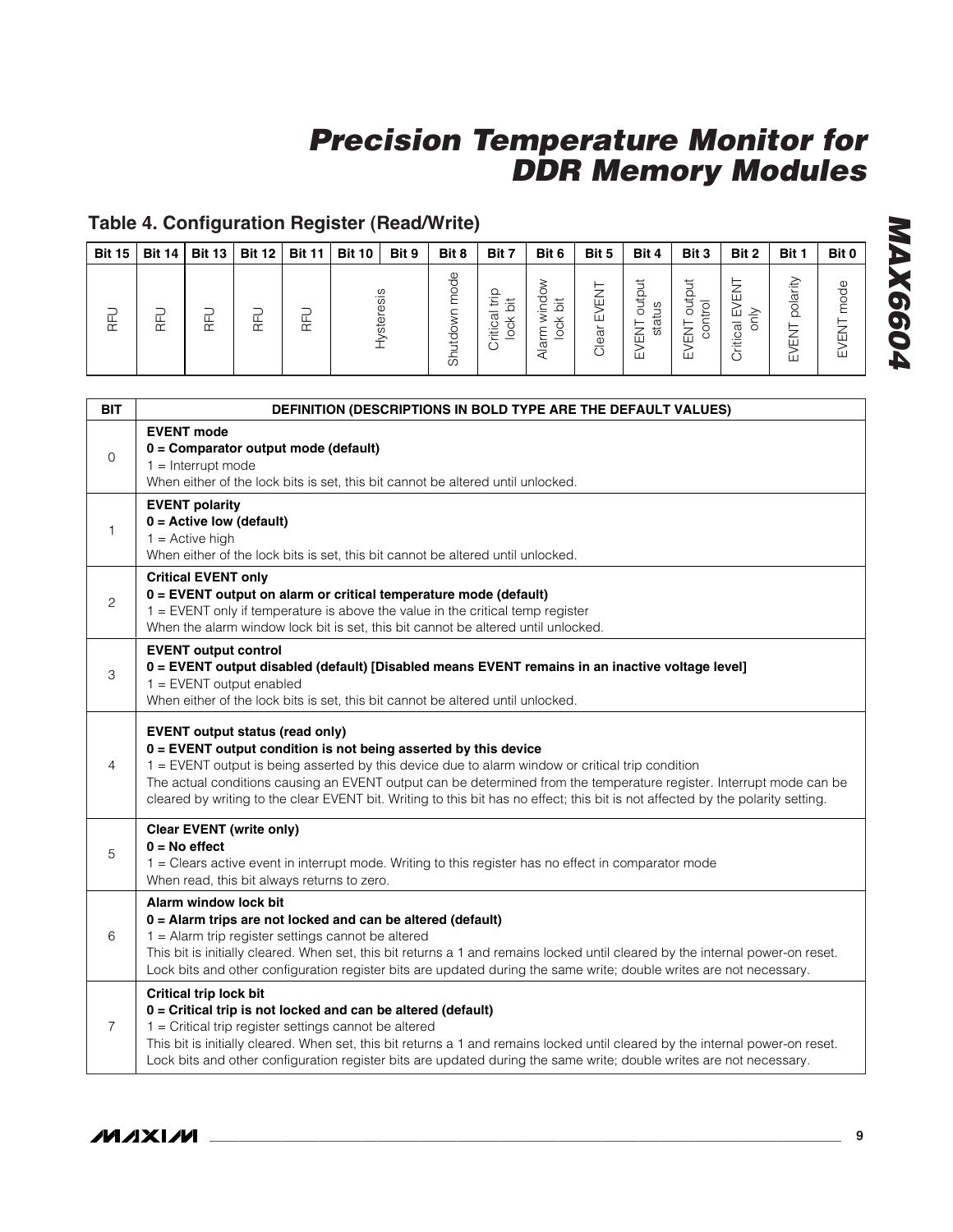### **Table 4. Configuration Register (Read/Write) (continued)**

| <b>Bit 15</b> | <b>Bit 14</b> | <b>Bit 13</b> | <b>Bit 12</b> | <b>Bit 11</b> | <b>Bit 10</b> | Bit 9 | Bit 8         | Bit 7                             | Bit 6 | Bit 5        | Bit 4                      | Bit 3                                    | Bit 2                                                        | Bit 1                                         | Bit 0          |
|---------------|---------------|---------------|---------------|---------------|---------------|-------|---------------|-----------------------------------|-------|--------------|----------------------------|------------------------------------------|--------------------------------------------------------------|-----------------------------------------------|----------------|
| 눈             | ᄔ<br>Œ        | ட<br>Œ        | 匠             | Œ             | steresis      |       | $\omega$<br>Ō | ._<br>≔<br>≐<br>ದ<br>$\circ$<br>汩 | ᡕᡦ    | ш<br>ш<br>ea | đ<br>status<br>ಕ<br>Ζ<br>ш | but<br>$\circ$<br>Ε.<br>ਨ<br>⇁<br>屲<br>ш | 冚<br>ш<br>∠<br>$\overline{\sigma}$<br>O<br>ritica<br>$\circ$ | $\frac{a}{a}$<br>$\Omega$<br>⊢<br>⇁<br>冚<br>ш | pode<br>ш<br>ш |

| <b>BIT</b> | <b>DEFINITION (DESCRIPTIONS IN BOLD TYPE ARE THE DEFAULT VALUES)</b>                                                                                                                                                                                                                                                                                                                   |
|------------|----------------------------------------------------------------------------------------------------------------------------------------------------------------------------------------------------------------------------------------------------------------------------------------------------------------------------------------------------------------------------------------|
| 8          | Shutdown mode<br>$0 =$ Enable temperature monitoring (default)<br>1 = Shutdown temperature monitoring<br>When shutdown occurs, the thermal-sensing device and analog-to-digital converter are disabled to save power;<br>no EVENT output signals are generated. When either of the lock bits is set, this bit cannot be set until unlocked. However,<br>it can be cleared at any time. |
| 10:9       | <b>Hysteresis enable</b><br>$00 = Disable$ hysteresis<br>01 = Enable hysteresis at $1.5^{\circ}$ C<br>$10 =$ Enable hysteresis at 3°C<br>11 = Enable hysteresis at $6^{\circ}$ C                                                                                                                                                                                                       |
| 15:11      | 0: Reserved for future use (RFU). Must be zero.                                                                                                                                                                                                                                                                                                                                        |

Similarly, the below alarm window bit (bit 13 of the temperature register) is set to 0 (temperature is equal to or above the alarm window lower boundary trip temperature) when the value in the temperature register is equal to or greater than the value in the alarm-temperature lower-boundary register. As the temperature decreases, bit 13 is set to 1 when the value in the temperature register is equal to or less than the value in the alarmtemperature lower-boundary register minus 3°C.

Note that hysteresis is also applied to EVENT output functionality. When either of the lock bits is set, the hysteresis bits cannot be altered. Hysteresis is applied to both alarm window comparisons and critical temperature comparisons.

#### **Alarm-Temperature Upper-Boundary Trip Register (Read/Write) [Address = 02h, POR = 0000h]**

The data format for the upper-boundary trip threshold is in two's complement with one  $LSB = 0.25^{\circ}C$ . The alarmtemperature upper-boundary trip register has a -256.00°C to +255.75°C range. All unused bits are set to zero.

### **Table 5. Alarm-Temperature Upper-Boundary Trip Register (Read/Write)**

| <b>Bit 15</b> | <b>Bit 14</b> |   | Bit 13   Bit 12   Bit 11 |                                   | <b>Bit 10</b>     | Bit 9                  | Bit 8 | Bit 7                    | Bit 6    | Bit 5  | Bit 4   | Bit 3          | Bit 2       | Bit 1 | Bit 0   |
|---------------|---------------|---|--------------------------|-----------------------------------|-------------------|------------------------|-------|--------------------------|----------|--------|---------|----------------|-------------|-------|---------|
|               |               | O | 1SB<br>∠<br>┶<br>Sig     | $\&8$<br>$\overline{\phantom{0}}$ | $\circ$<br>4<br>Ö | O<br>$\circ$<br>Ń<br>ო | ČO    | O<br>$\circ$<br>$\infty$ | ပ္စ<br>↽ | $\sim$ | $\circ$ | ပို<br>$\circ$ | Б<br>Ñ<br>◯ | C     | $\circ$ |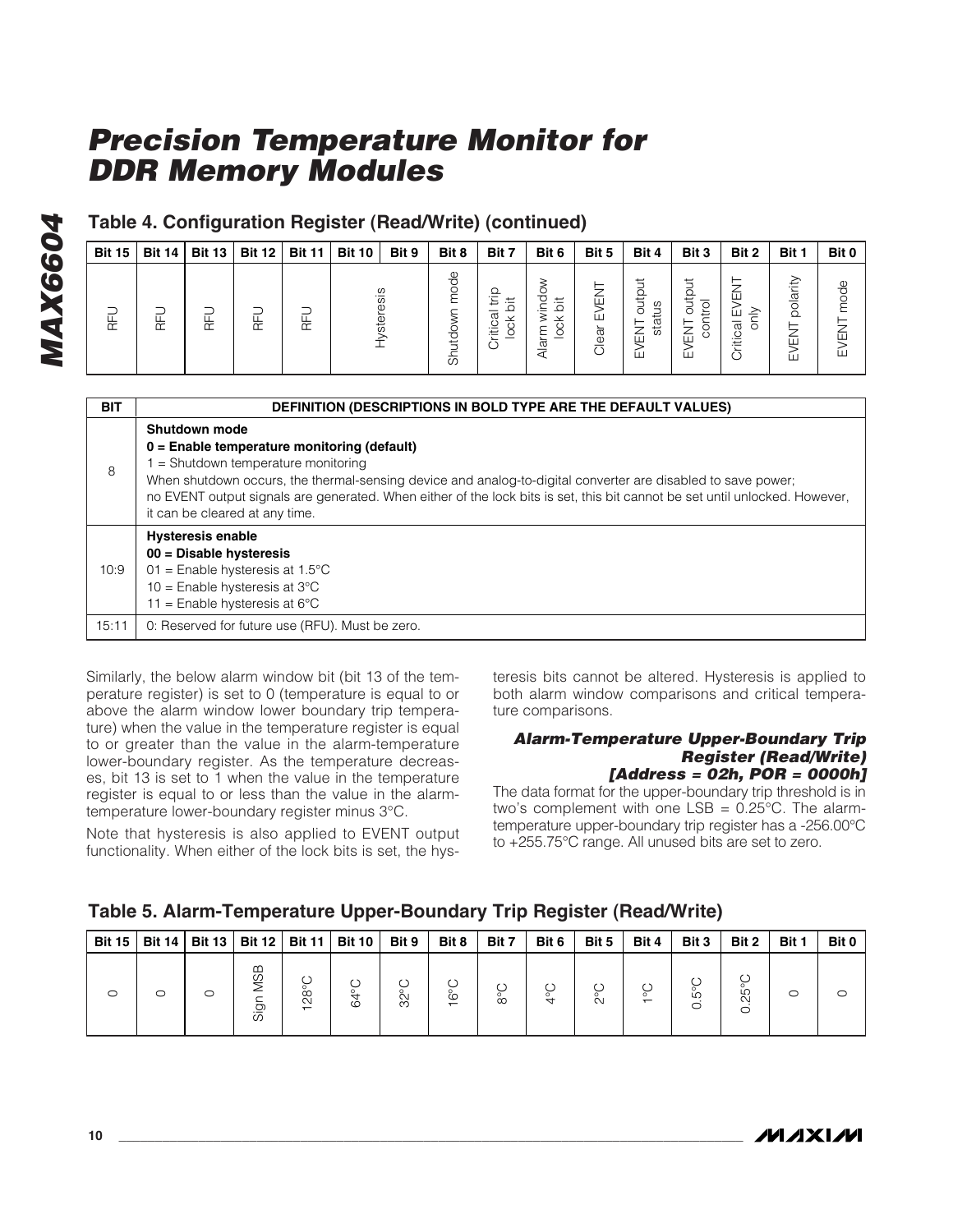

Figure 4. Hysteresis Applied to Temperature Comparisons

#### **Alarm-Temperature Lower-Boundary Trip Register (Read/Write) [Address = 03h, POR = 0000h]**

The data format for the lower-boundary trip threshold is in two's complement with one LSB = 0.25°C. The alarmtemperature lower-boundary trip register has a -256.00°C to +255.75°C range. All unused bits are set to zero.

### **Table 6. Alarm-Temperature Lower-Boundary Trip Register (Read/Write)**

| <b>Bit 15</b> |   |         | Bit 14   Bit 13   Bit 12   Bit 11   Bit 10 |                            |                           | Bit 9              | Bit 8        | Bit 7    | Bit 6        | Bit 5  | Bit 4 | Bit 3  | Bit 2                 | Bit 1 | Bit 0 |
|---------------|---|---------|--------------------------------------------|----------------------------|---------------------------|--------------------|--------------|----------|--------------|--------|-------|--------|-----------------------|-------|-------|
| ○             | O | $\circ$ | <b>MSB</b><br>Sig                          | $\infty$<br>$\tilde{\sim}$ | $\overline{4}$<br>$\circ$ | C<br>$\circ$<br>ŠŠ | $\circ$<br>- | $\infty$ | $\circ$<br>↤ | $\sim$ |       | 5<br>O | 5<br>$\tilde{\infty}$ | O     | O     |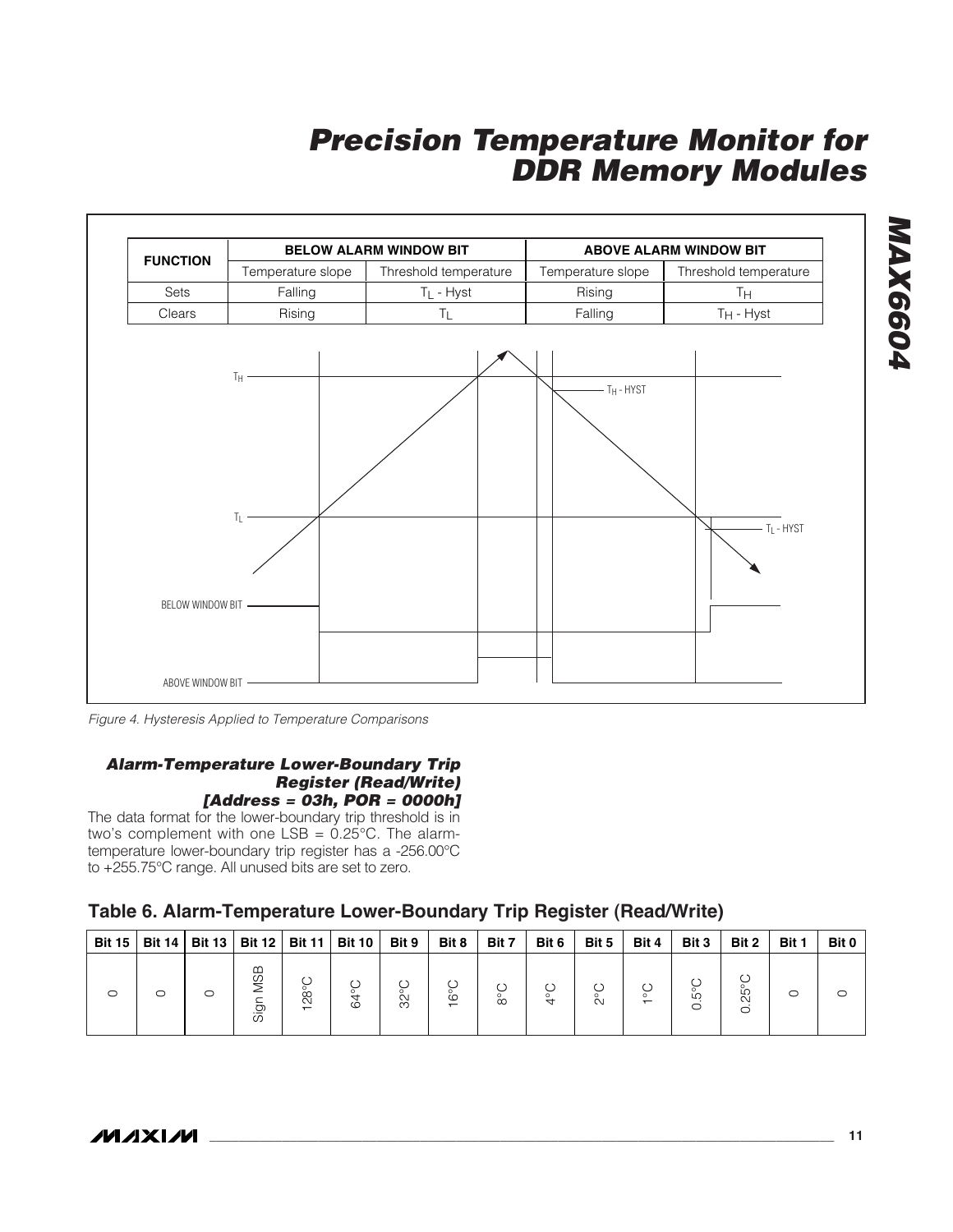# **[Address = 04h, POR = 0000h]**

#### **Table 7. Critical Temperature Register (Read/Write)**

| <b>Critical Temperature Register (Read/Write)</b><br>[Address = 04h, POR = 0000h]<br>The data format for the critical temperature value is in<br>two's complement with one $LSB = 0.25^{\circ}C$ . Critical tem-<br>Table 7. Critical Temperature Register (Read/Write) |               |               |               |               |               |                |                |               | perature register has a -256.00°C to +255.75°C range.<br>All unused bits are set to zero. |       |               |                 |                  |         |         |
|-------------------------------------------------------------------------------------------------------------------------------------------------------------------------------------------------------------------------------------------------------------------------|---------------|---------------|---------------|---------------|---------------|----------------|----------------|---------------|-------------------------------------------------------------------------------------------|-------|---------------|-----------------|------------------|---------|---------|
| <b>Bit 15</b>                                                                                                                                                                                                                                                           | <b>Bit 14</b> | <b>Bit 13</b> | <b>Bit 12</b> | <b>Bit 11</b> | <b>Bit 10</b> | Bit 9          | Bit 8          | Bit 7         | Bit 6                                                                                     | Bit 5 | Bit 4         | Bit 3           | Bit 2            | Bit 1   | Bit 0   |
| $\circ$                                                                                                                                                                                                                                                                 | $\circ$       |               | Sign MSB      | 128°C         | 64°C          | $32^{\circ}$ C | $16^{\circ}$ C | $\frac{6}{3}$ | $rac{C}{4}$                                                                               | 2°C   | $\frac{1}{6}$ | $0.5^{\circ}$ C | $0.25^{\circ}$ C | $\circ$ | $\circ$ |

#### **Temperature Register (Read Only) [Address = 05h, POR = 0000h]**

The data format is two's complement with one  $LSB =$ 0.125°C. All unused bits are set to zero. The most significant bit has a resolution of 128°C. The trip status bits represent the internal temperature trip detection, and are not affected by the status of the EVENT or configuration bits (e.g., event output control, clear event, etc.). If neither the above alarm window (bit 14) nor the below alarm window (bit 13) are set (i.e., both are 0), the current temperature is within the alarm window.

#### **Table 8. Temperature Register (Read Only)**

| <b>Bit 15  </b>    |                          | Bit 14   Bit 13                     |                                          | Bit 12   Bit 11 | <b>Bit 10</b>           | Bit 9 | Bit 8                          | Bit 7         | Bit 6    | Bit 5  | Bit 4   | Bit 3          | Bit 2   | Bit 1                           | Bit 0 |
|--------------------|--------------------------|-------------------------------------|------------------------------------------|-----------------|-------------------------|-------|--------------------------------|---------------|----------|--------|---------|----------------|---------|---------------------------------|-------|
| e critical<br>trip | alarm<br>pdo<br>ହ<br>Abo | $\overline{\omega}$<br>੍ਹ ਉ<br>Belo | ≃<br><b>SI</b><br>$\overline{r}$<br>Sigr | $\infty$        | Ö<br>$\circ$<br>$\circ$ | 32°C  | Č٥<br>$\overline{\phantom{0}}$ | $\circ$<br>ŌΟ | $^{4}$ C | $\sim$ | $\circ$ | 5°C<br>$\circ$ | 25<br>C | 25<br>$\overline{ }$<br>$\circ$ |       |

| <b>BIT</b> | <b>DEFINITION</b>                                                                                                                                                                                                                |
|------------|----------------------------------------------------------------------------------------------------------------------------------------------------------------------------------------------------------------------------------|
| 13         | <b>Below alarm window</b><br>$0 =$ Temperature is equal to or above the alarm window lower boundary temperature<br>= Temperature is below the alarm window (temperature < alarm temperature lower boundary minus the hysteresis) |
| 14         | Above alarm window<br>$0 =$ Temperature is equal to or below the alarm window upper boundary temperature minus the hysteresis<br>$=$ Temperature is above the alarm window (temperature $>$ alarm temperature upper boundary)    |
| 15         | Above critical trip<br>$0 =$ Temperature is below the critical temperature setting minus the hysteresis<br>$=$ Temperature is equal to or above the critical temperature setting (temperature $\geq$ critical temperature)       |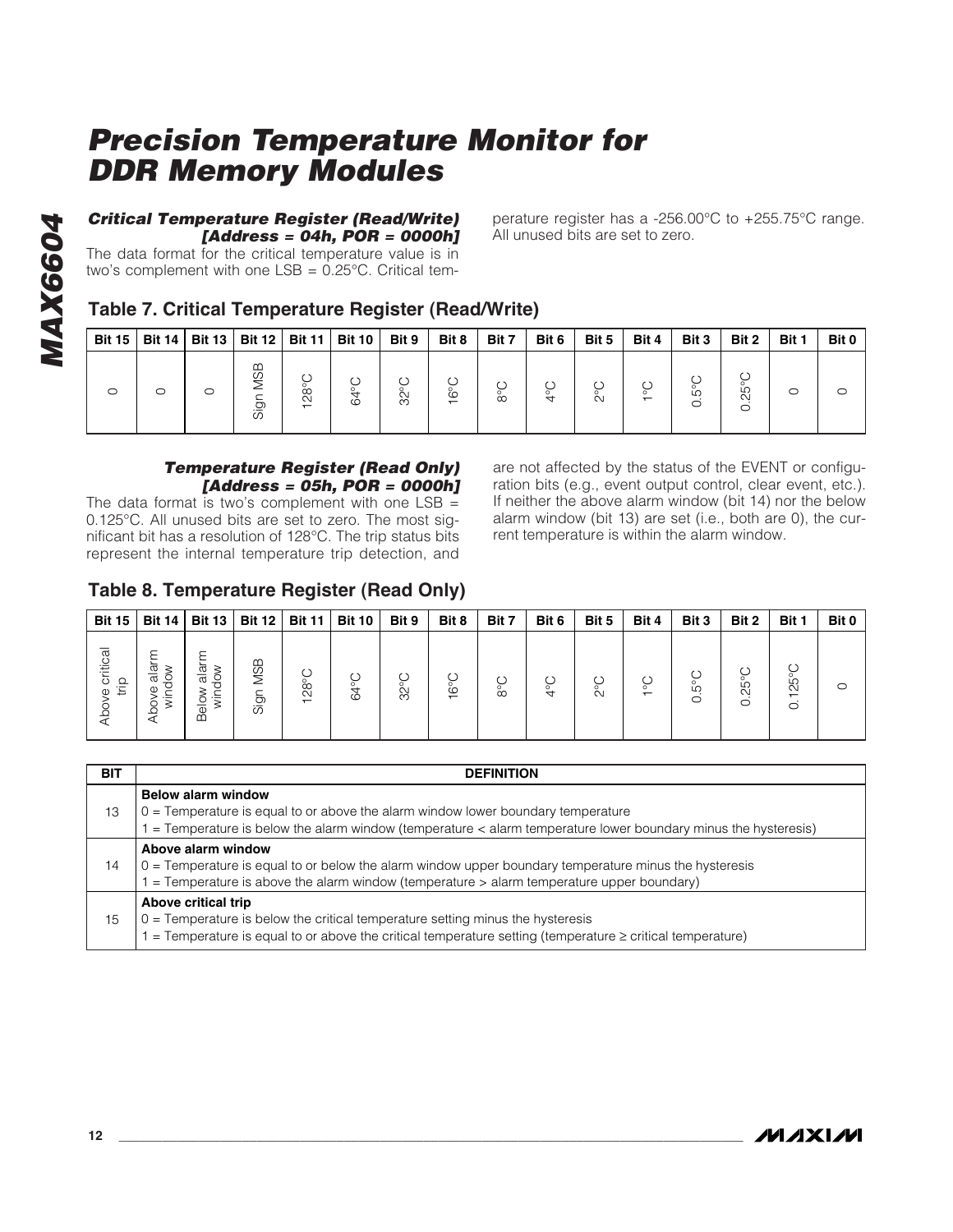#### **Table 9. Manufacturer's ID Register (Read Only) [Address = 06h, POR = 004Dh]**

| . Bit 15 | <b>Bit 14   Bit 13  </b> |  | Bit 12   Bit 11   Bit 10 | Bit 9 | Bit 8 | Bit 7 | Bit 6 | Bit 5 | Bit 4 | Bit 3 | Bit 2 | Bit 1 | Bit 0 |
|----------|--------------------------|--|--------------------------|-------|-------|-------|-------|-------|-------|-------|-------|-------|-------|
|          |                          |  |                          |       |       |       |       |       |       |       |       |       |       |

#### **Table 10. Device ID and Revision Register (Read Only) [Address = 07h, POR = 5400h]**

|  |  |                       | Bit 15   Bit 14   Bit 13   Bit 12   Bit 11   Bit 10   Bit 9 | Bit 8 l | Bit 7 | Bit 6 | Bit 5 | Bit 4                       | Bit 3 | Bit 2 | Bit 1 | <b>Bit 0</b> |
|--|--|-----------------------|-------------------------------------------------------------|---------|-------|-------|-------|-----------------------------|-------|-------|-------|--------------|
|  |  | Device ID (0101-0100) |                                                             |         |       |       |       | Device revision (0000-0000) |       |       |       |              |

### **Typical Application Circuit**

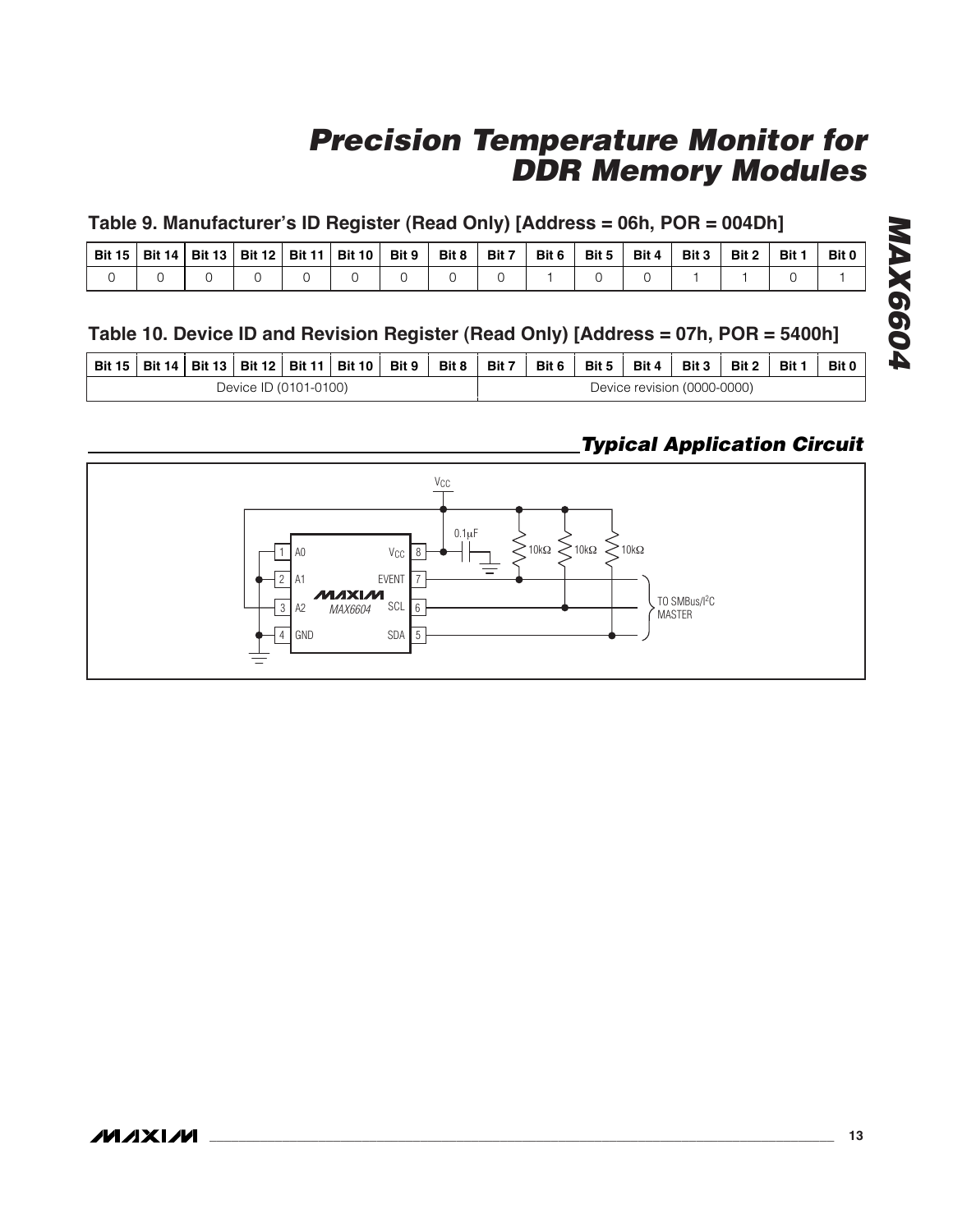#### **Chip Information**

PROCESS: BiCMOS

#### **Package Information**

For the latest package outline information and land patterns (footprints), go to **www.maxim-ic.com/packages**. Note that a "+", "#", or "-" in the package code indicates RoHS status only. Package drawings may show a different suffix character, but the drawing pertains to the package regardless of RoHS status.

| <b>PACKAGE</b><br><b>TYPF</b> | <b>PACKAGE</b><br><b>CODE</b> | <b>OUTLINE</b><br>NO. | <b>LAND</b><br>I PATTERN NO. |
|-------------------------------|-------------------------------|-----------------------|------------------------------|
| 8 TDEN-FP                     | T823+1                        | 21-0174               | 90-0091                      |
| 8 TSSOP                       | $H8 + 1$                      | 21-0175               | 90-0248                      |